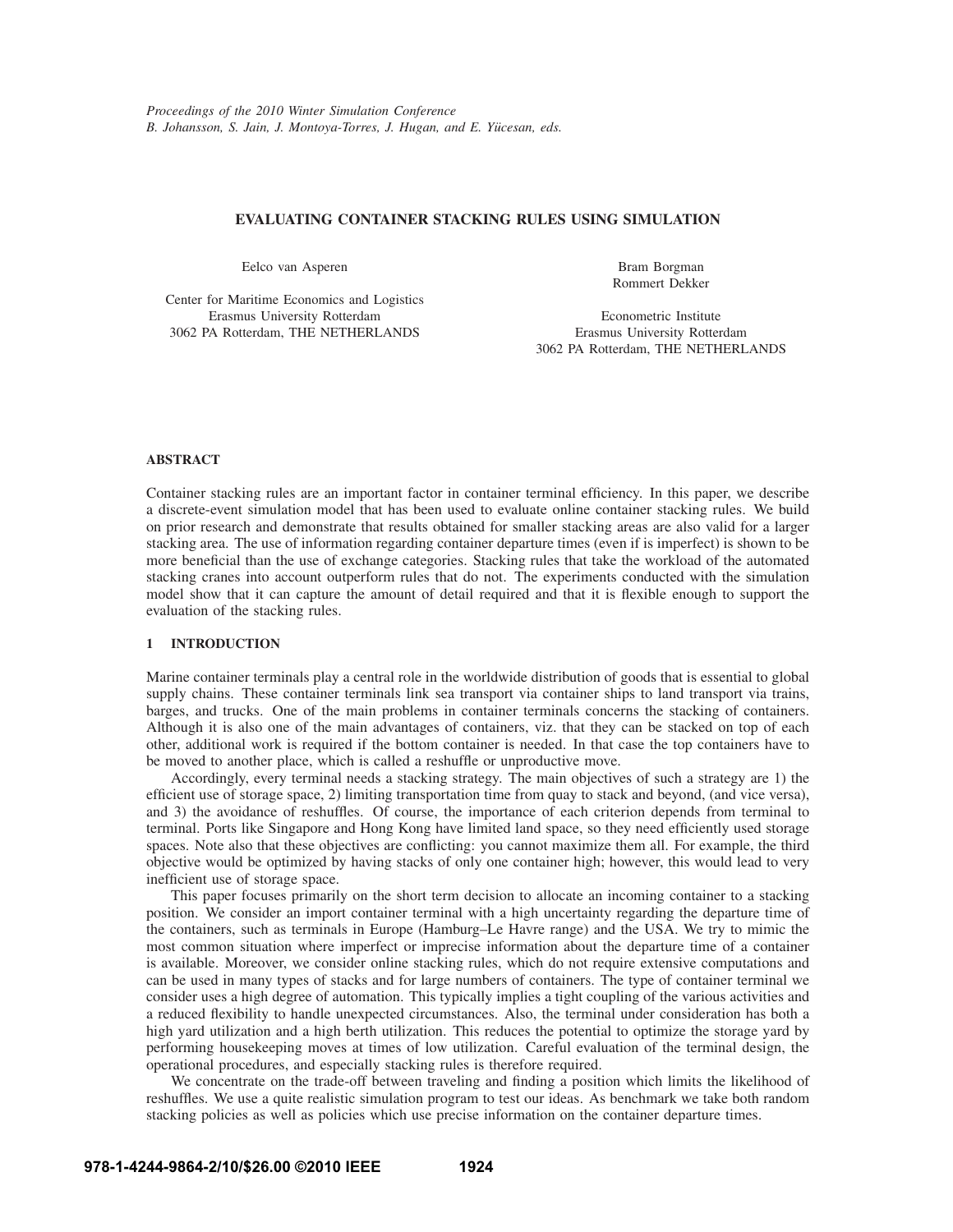The paper is structured as follows. We start with giving an overview of existing literature on stacking in section 2. The basic stacking concepts are explained in section 3. Next we explain the set-up of our simulation model in section 4. The experimental set-up is presented in section 5, while section 6 presents our benchmark algorithms. The results from the experiments are given in section 7 and we finish the paper with conclusions in section 8.

# **2 LITERATURE REVIEW**

Academic literature on stacking problems is not very common yet, perhaps because the problem does not easily lend itself to analytical solutions (Dekker, Voogd, and van Asperen 2006). However, in recent years, the subject seems to get more attention, because its importance is recognized (Steenken, Voss, and Stahlbock 2004). In a recent overview paper on operations research at container terminals, Stahlbock and Voss (2008) looked at a number of aspects of container terminal operations. Among the topics surveyed were stowage planning, berth allocation, crane optimization, terminal transport optimization, and storage and stacking logistics. Their work is an extension of an earlier overview (Steenken, Voss, and Stahlbock 2004), which also contains a paragraph on how stacking is done in practice.

Various methods are used to tackle the stacking problem, but two main approaches can be distinguished like in job scheduling (Dekker, Voogd, and van Asperen 2006). *Analytical calculations* with full information on the moment a container will be retrieved from the stack. They are often based on integer programming and take relatively much computation time. Next there are *detailed simulation studies* which evaluate various stacking strategies. These strategies can be *online*, in which they determine for each container separately where to place it independent of other incoming containers and *offline*, where locations are found simultaneously for all containers to be offloaded from a ship. So far only online rule-based strategies have been studied in simulation studies. These rules can handle imperfect or imprecise information on departure times of containers. Their study takes a lot of time and the results may be dependent on the simulation set-up. Dekker, Voogd, and van Asperen (2006) distinguish two types of stacking strategies: category stacking and residence time stacking. The former strategy assumes that containers of the same category (e.g. having the same size, destination, weight, etc.) are interchangeable, and can thus be stacked on top of each other without the risk a lower container in a stack is needed before the ones on top of it have been removed. The latter strategy does not use categories, but instead looks at the departure times of the containers: a container can only be stacked on top of containers that all have a (planned) departure time that is later than the departure time of the new container.

Detailed simulations were performed by several authors. Dekker, Voogd, and van Asperen (2006) simulated different stacking policies for containers in an automated terminal. In particular, several variants of category stacking (with up to 90 different categories) were examined and compared with a base case in which containers are stacked randomly. The simulations demonstrated very high peak workloads during the handling of very large container ships. Category stacking was found to significantly outperform random stacking. Considering the workload of each automated stacking crane (when selecting the lane for an incoming container) and stacking close to the export transfer point were found to provide additional performance benefits. There was no significant benefit to using category stacking for containers with onward transport by short-sea/feeder, rail, truck, or barge. As the category definitions are based on information used in stowage planning, they advocate an integration of terminal operations and stowage planning. For a more detailed analysis, Borgman, van Asperen, and Dekker (2010) use a similar model and similar throughput data with a smaller stacking area. They evaluated the trade-off between the movement of the automated stacking crane and the possibility of more reshuffles. They found that even imperfect or imprecise information regarding the departure times is valuable and that minimizing the difference between departure times is beneficial.

Duinkerken, Evers, and Ottjes (2001) also used simulation and category stacking, albeit with only a limited number of categories. Several (reactive) reshuffling rules were tested. Reactive reshuffling means the reshuffling is done when a container on which other containers are stacked is demanded for retrieval, leading to a number of reshuffling operations. This in contrast to "proactive" reshuffling, which is done when stacking cranes are idle. They evaluated several reshuffling rules (random, leveling, closest position, and minimizing remaining stack capacity reduction). The use of categories was compared with a model that required specific containers and found that the categories led to much better performance. Also, it was shown that the remaining stack capacity strategy lead to big improvements when compared to the other three. Duinkerken, Evers, and Ottjes (2001) also tested two "normal" stacking strategies (i.e. for when a container has just arrived), namely random and with dedicated lanes for a quay crane. However, using dedicated lanes is hard to do in practice, as load plans are not known in advance. Also, this strategy did not yield much improvement over random stacking.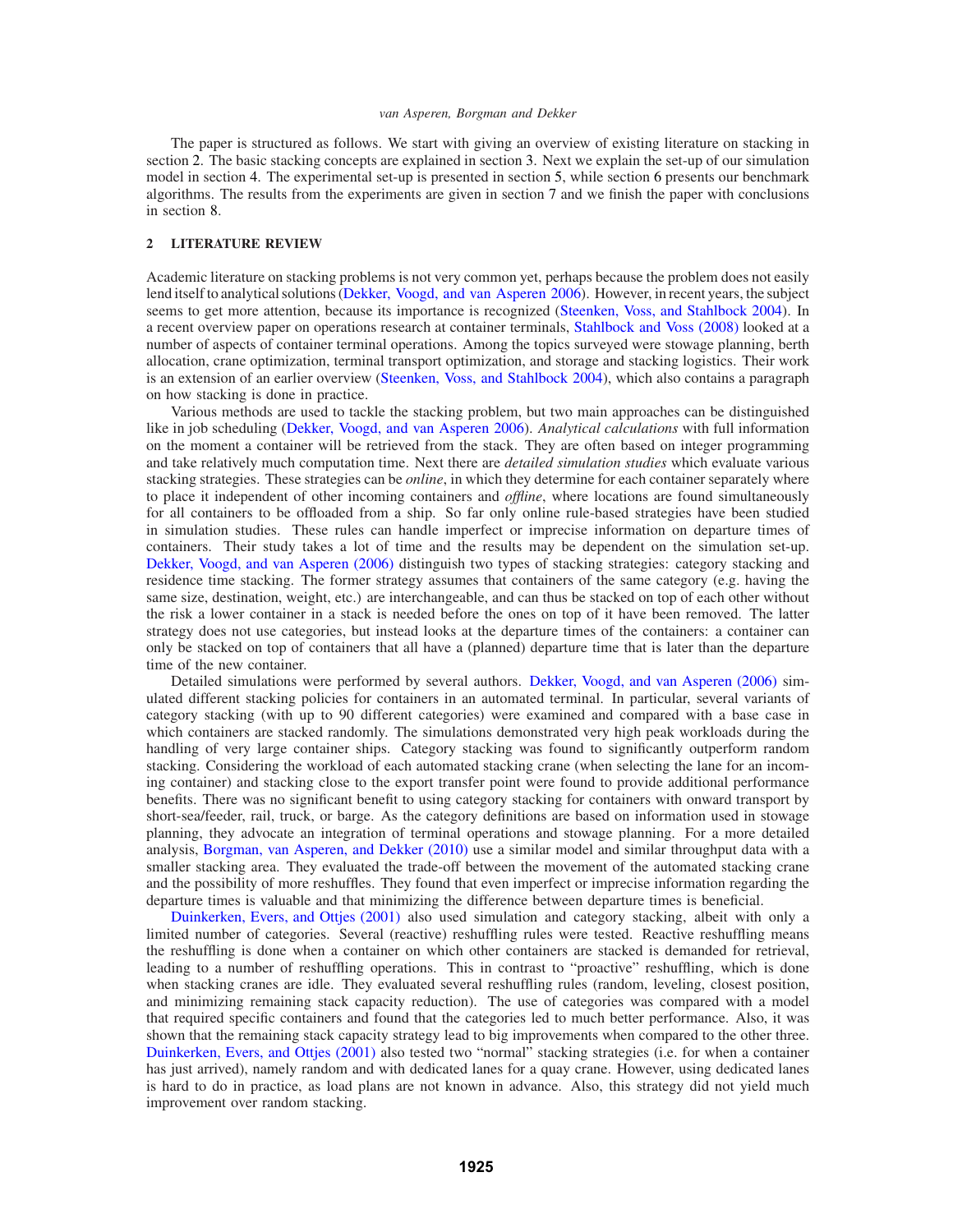Park et al. (2006) used simulation to determine the best combination of an automated guided vehicle (AGV) dispatching rule with a reactive reshuffling rule, for various amounts of containers and AGV's in an automated container terminal. Their goal is to minimize the number of reshuffling operations. Park et al. used the random, closest position (but with residence time taken into account) and minimal RSC reduction reshuffling rules from Duinkerken, Evers, and Ottjes (2001). In most cases, the minimal RSC reduction rule, combined with the Container Crane Balancing (CCB) dispatching rule (the AGV is sent to the crane which has the most containers waiting for it), lead to the least reshuffling operations.

The design of simulation models for container terminals, and the detailed algorithms used for stacking in practice, are generally not well documented. Sgouridis and Angelides (2002) describe a detailed model of a container terminal created using FlexSim. The stacking algorithm is, however, limited to random stacking only. Petering (2010) uses a detailed model of a transshipment terminal with manually operated equipment to evaluate different methods for controlling dual-load yard trucks in real-time, but does not specify the stacking method used.

### **3 BASIC CONCEPTS**

In this section we present some generic concepts that form the basis of the stacking rules we will evaluate in this paper. The precise formulations will depend on the layout of the stacking area. While we only present these formulations for one particular layout (in order to clarify the presentation and analysis), the formulations can be adapted for other layouts.

We want to investigate the basic concepts of stacking containers in a yard. The core dilemma is that we would like to stack a container that arrives and departs at the quay-side as close to the transfer point quay-side as possible because this will minimize the total travel time of the stacking crane when the container enters and exits the stack. As there are many of these sea-sea containers, this would require us to stack high. Unfortunately, when we start to stack containers on top of each other, we face the risk of stacking a container on top of a container that will depart before the incoming container. This will lead to a reshuffle, which takes time. We will thus have to balance the travel and hoisting time of the stacking crane and the time taken by reshuffle moves.

If we consider a single lane of the type of container terminal under investigation, we see that there is a single rail-mounted stacking crane that has to perform all the stacking moves for that lane. In this front-end interchange design there is an interchange point between the horizontal transport (AGV or straddle carrier) and vertical transport (by the automated stacking crane or ASC) at either side of the lane. We can distinguish between containers that are moving into the lane (i.e., that are being stacked) and containers that are moving out of the lane (they are being "unstacked"). Containers can enter and leave the lane at two sides: at the quay side (for containers that are coming from or going to deep-sea ships) and at the land side (for all other modes of transport). Figure 1 provides a schematic overview of the terminal layout. The layout of this terminal has the stacking lanes perpendicular to the quay. Each lane has a length, a width, and a height. We will refer to a single line along the length of the lane as a lane segment.

A trade-off that is worthy of investigation is the trade-off between the time it takes the ASC to travel to a certain location and the amount of time required to (un)stack a container. For a container that has arrived on a deep-sea vessel and that will also depart on another deep-sea vessel, it is attractive to stack it as close to the transfer point at the quay side as possible. If we can stack the container close to the transfer point we save travel time of the ASC both when the container is stacked and when it is unstacked. In order to have space to stack sea-sea containers close to the quay-side, we stack land-sea and land-land containers close to the land side.

Finally, we would like to evaluate the use of category stacking (as perDekker, Voogd, and van Asperen (2006)), where a number of equivalence-categories are defined. The categories are used during the loading phase of a container vessel to pick the next container to be taken from the stack. All containers in the same category are considered to be equivalent and thus the stacking algorithm can choose among all containers of that category to pick the container with the most favorable position.

The overall approach of the experiments in this paper is focused on the operational decisions that have to be made by terminal operators. Specifically, we take the arrivals and departures that are specified as part of the generator output and perform these operations. There is no global optimization or explicit planning; the operations are performed one at a time, i.e. in a greedy fashion, whenever a container arrives. We do not consider future events such as other incoming containers.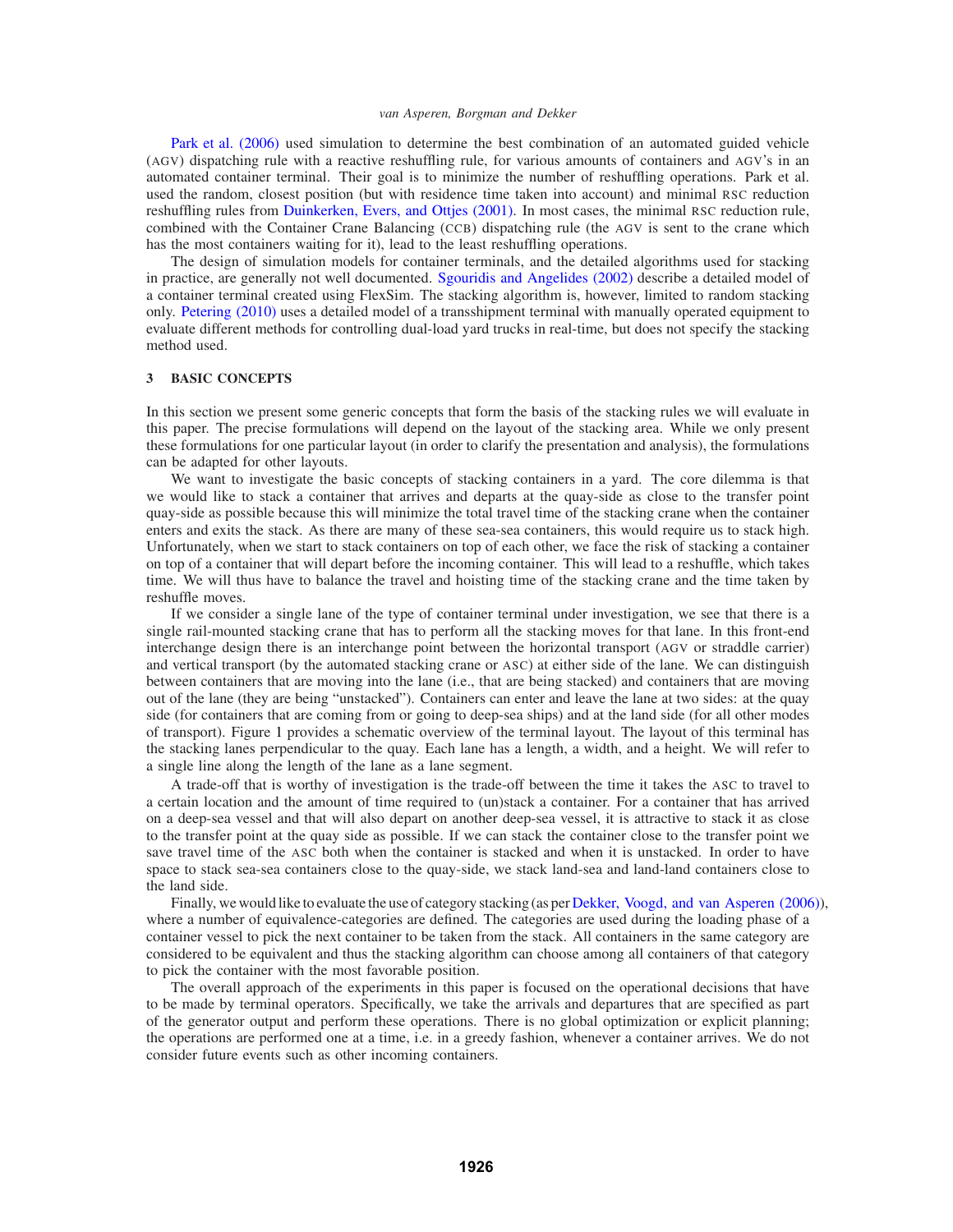*van Asperen, Borgman and Dekker*



Figure 1: Terminal Layout with details of a single lane (Dekker, Voogd, and van Asperen 2006)

# **4 SIMULATION MODEL**

The simulation model that was developed for the experiments in this paper consists of two major components: a generator and a simulator. Both programmes have been implemented in the Java programming language; the simulator uses the SSJ discrete-event simulation library (L'Ecuyer and Buist 2005).

The generator program creates arrival and departure times of the containers. The generator is based on the same data as the generator in (Dekker, Voogd, and van Asperen 2006), including sailing schedules and a modal-split matrix. The output of the generator is a file that contains the ship arrivals, details of the containers to be discharged and loaded, and the specification of the destination of each container. The departure time is specified as the planned (a.k.a. expected) departure time and the actual (a.k.a. real) departure time. The destination can be another deep-sea vessel or (for import containers) a short-sea vessel, barge, train or truck. For each container the location of the individual container within a ship is specified. The generator takes the detailed quay crane sequences for loading and discharging into account.

The simulator program reads the output of the generator and performs the stacking algorithms. The core of the simulator itself is deterministic: the stochastic components are in the generator and, optionally, in the stacking algorithm. This setup facilitates a comparison of stacking algorithms as any changes in the statistical output of the simulator must be caused by the stacking algorithm. We will provide an outline of the simulator below. More details of the generator and simulator are described in (Borgman 2009).

#### **4.1 Outline of Simulation Model**

The event-based simulation model has been built around the following entities and resources.

## **4.1.1 Ground Positions, Reefer Platforms, Piles, and Stack Locks**

A stacking lane is divided into several *ground positions*. Ground positions have the size of one TEU container: 20 feet long and 8 feet wide. (A TEU or Twenty-foot equivalent unit is a standardized type of sea container.) In addition to ground positions for stacking, a position can also be occupied by a reefer platform. These platforms are (in the model) also one TEU in size. The locations of reefer platforms can be set as a parameter of the simulation. (We do not use these reefer platforms in the experiments in this paper.)

A ground position may be empty or be occupied by a *pile*. A pile is a stack of at least one pile slot and at most the maximum stacking height (a configurable parameter). Piles contain a single size of containers and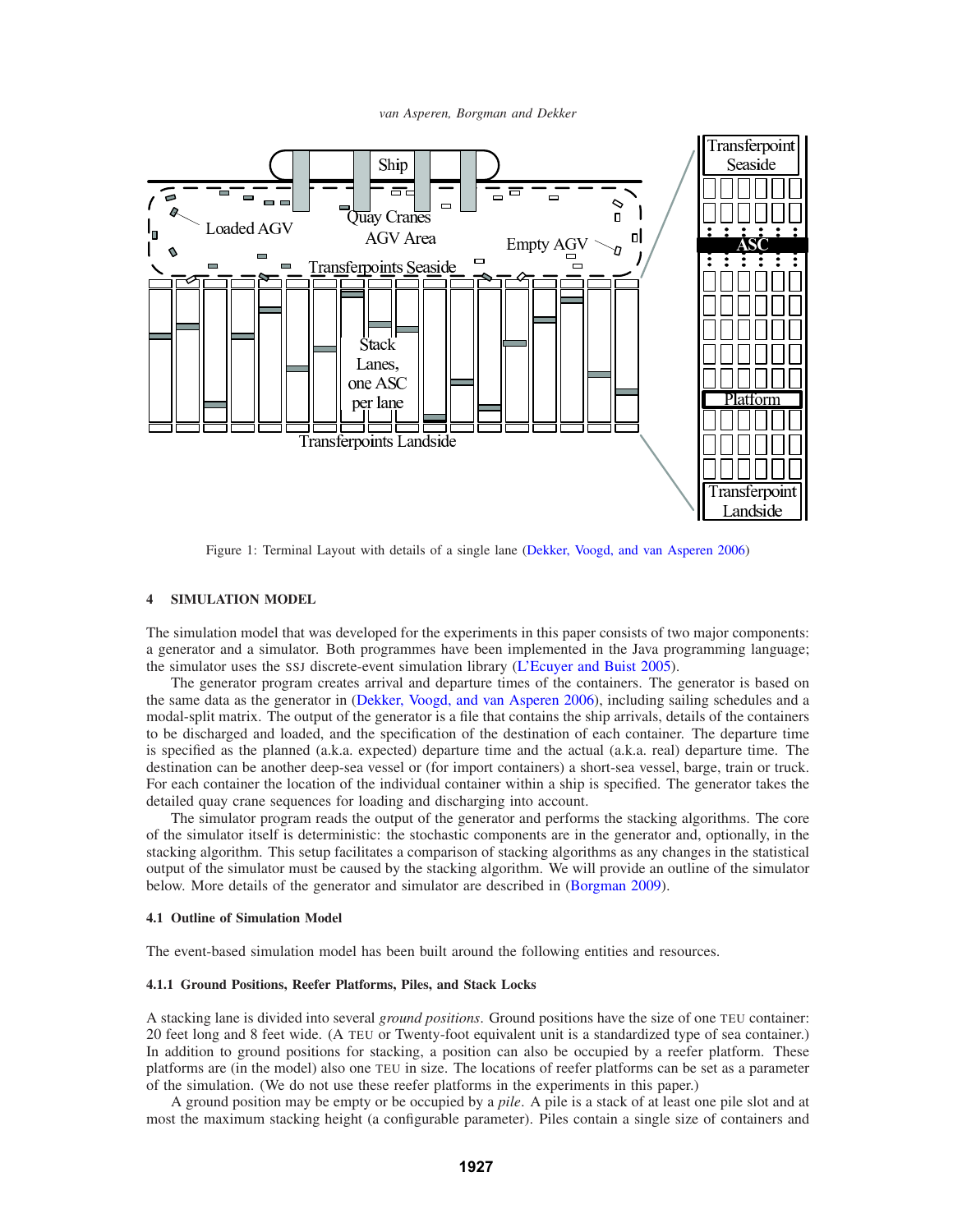can use a number of ground positions. A pile with 20-feet containers uses one ground position, a pile with 40-feet containers uses two adjacent ground positions, and a pile with 45-feet containers uses three ground positions.

Piles consist of *pile slots*, which contain information on whatever is present in that slot. In particular, the pile slot contains a container (which may or may not be already stacked - see below), the type of stack lock present (if any), and the (expected) unlock time (if any).

#### **4.1.2 Automated Stacking Cranes (ASCs)**

ASCs are the most complex resources in the simulation. This is mainly because they have a big influence on the results of the simulations, which means it is important to model them in detail, more so than AGVs for example. The ASC process is quite involved and has interactions with several other processes.

The ASCs pick up containers from the Transfer Point Landside (where a straddle carrier put them previously) or from a waiting AGV at the Transfer Point Quayside. The ASC then moves these containers to their specified position in the stacking lane. In case of containers leaving the stack, the ASC picks up containers from the stack and takes them to the Transfer Point Landside or to a waiting AGV at the Transfer Point Quayside. Alternatively, the ASC may move containers between locations in the lane, a process known as remarshalling. This is particulary necessary when a container, which is not at the top of its pile, has to be moved to a Transfer Point.

For each ASC we maintain a task queue. The tasks in the queue are executed in the order of arrival. Every task is made up of several subtasks. There are two types of subtasks: move-subtasks and hoist-subtasks. Move-subtasks tell the crane to move to a certain position in the lane, while hoist-subtasks tell the crane to lift a specific container (which they have a reference to). ASCs are not interrupted in their tasks: when a task is started it has to be finished before a new one is started. It is, however, possible to change a task while it is being executed. This is done when a container, which has not been stacked yet, receives a new location.

An ASC can be either in raised or lowered position. Raising and lowering takes a fixed amount of time. An ASC can only move in raised state, and has to be lowered to set down or pick up a container.

# **4.1.3 AGVs and Straddle Carriers**

AGVs and Straddle carriers serve the purpose of transporting containers from the transfer points at either end of the stacking lane to the quays and truck loading points (and vice versa), respectively. Straddle carriers are straightforward to model, since they just pick up and drop off containers without any involvement needed by the ASC. If a container to be picked up is not yet at the landside transfer point, the straddle carrier waits at the transfer point until it has been delivered by the ASC.

AGVs are a little more complex to model, since they require the ASC of a lane to pick up the container they are carrying, or alternatively to put a container on them. To coordinate the various tasks for the AGVs and straddle carriers, two separate classes keep a list of tasks and assign them to vehicles whenever they have finished a task, or immediately to the first waiting vehicle if there were any idle vehicles.

## **4.2 Time and Delays**

The simulation uses hours as the base time unit. Hence, if a container is to be picked up 10 hours after its arrival in real life, it takes 10 time units in the simulation. Likewise, if a crane movement takes 36 seconds in real life, it takes 0.01 time units in the simulation. A special event is scheduled after the warm-up time to reset all counters and statistics.

In these experiments, we have not modelled perturbations such as machine breakdowns as the purpose of this model is to find the best stacking rules.

# **4.3 Input Data**

The inputs can be divided into three groups: 1) Container arrivals and departures, 2) Stack layout, and 3) Simulation parameters.

#### **4.3.1 Container Arrivals and Departures**

We have separated the generation of container arrivals from the main simulation program. A separate program, or *generator*, makes a list (a plain text file), which is then used as an input for the simulation. The arrivals text file is stripped of any comments and stored in an internal list. This list is then used to generate the arrivals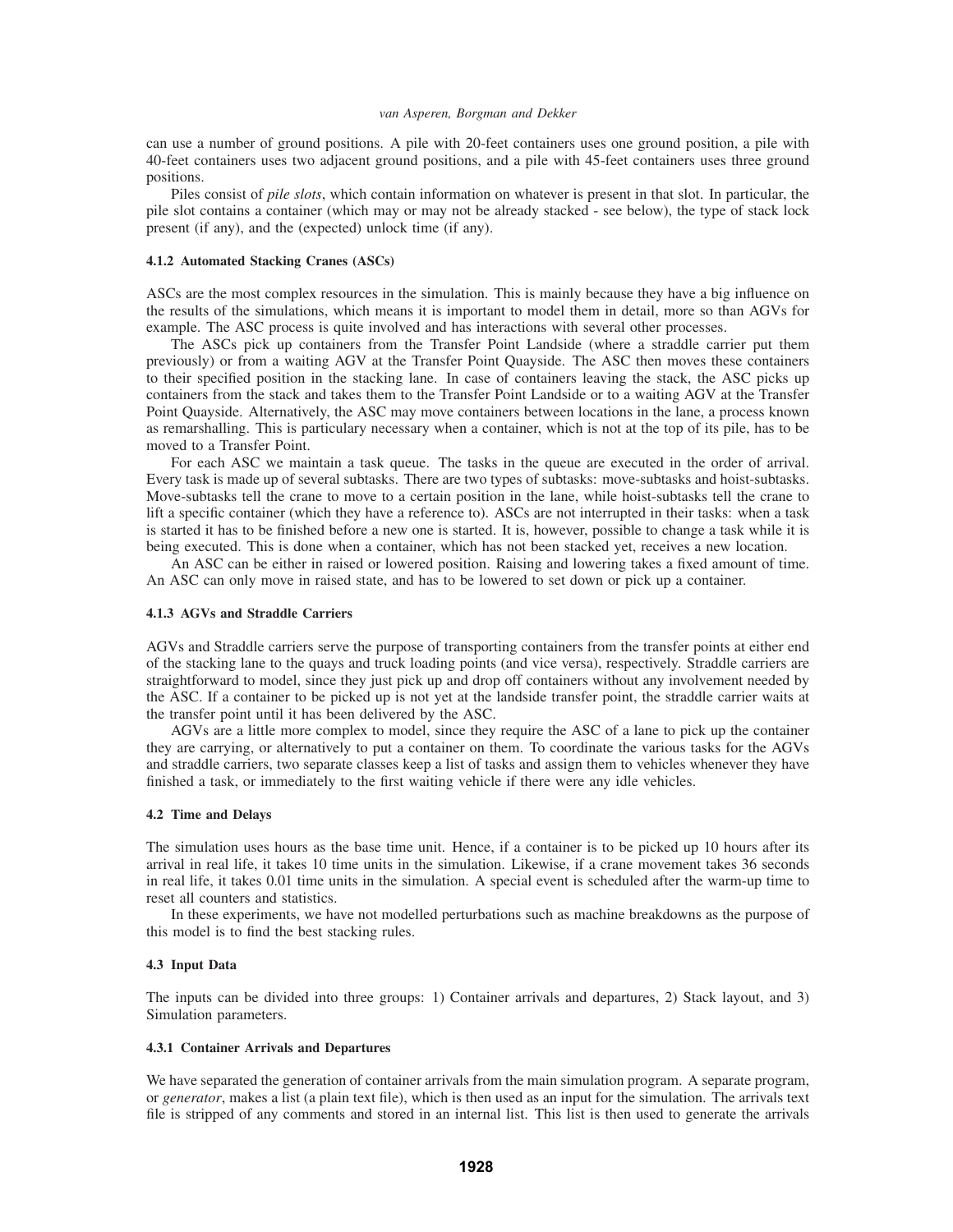in the simulation program. Each element of the list is then processed to generate the arrival and departure events.

#### **4.3.2 Stack Layout**

In this category, everything related to transporters and layout of the stack is included. For transporters (automated guided vehicles and straddle carriers), we have to specify the number of transports, the travel times, and the time required to load and unload a container. The ASCs require more detailed specifications (horizontal and vertical speed, including the acceleration, and times required to pick up and release containers).

The stack layout is described in terms of the number of lanes, their length and width (this implementation assumes a uniform layout), the maximum stacking height, and the locations for reefer containers and platforms.

### **4.3.3 Simulation Parameters**

For an experiment, we can select the stacking and remarshalling algorithms, the length of the warm-up and simulation run, the number of replications, and the degree of visualisation (if any). These parameters are conveniently specified in a spreadsheet.

## **4.4 Reporting and Data Generation**

For every batch run of simulations, the simulation model generates a trace log of events, a log file, and a report with aggregated results and a summary. These are all plain text files. A separate spreadsheet is available to facilitate the comparison of results from a number of experiments.

# **5 EXPERIMENTAL SETUP**

The experiments in this paper all use the following configuration. Experiments are run for a 15 week period, of which three weeks are used for warm-up (to initialize the stack). We have used the generator program, discussed in section 4, to generate an arrivals file containing 138,330 arriving containers during the 12 weeks of simulation (43.8% 20ft, 49.5% 40ft, and 6.7% 45ft). As some stacking rules have a stochastic component (such as selecting a position at random), we use ten replications to get statistically robust results. These replications are used to compute the 95%-confidence intervals of the means. (For brevity, we only report the means here. All differences reported are statistically significant.)

We assume that there are sufficient AGVs and straddle carriers to ensure that these resources do not act as bottlenecks. The basic configuration for the stacking area was adapted from the earlier work by the same authors (Borgman, van Asperen, and Dekker 2010), but resized to accommodate the increased number of containers and the various container sizes. The new stack has 19 lanes, each consisting of 6 segments, which in turn have 48 positions of 20 ft. The length of the lanes was increased because the average size of a container increased. Keeping the lanes short would thus result in less containers per lane, and hence less work for the ASCs. The increase in the number of lanes was still required to accommodate the increase in the absolute number of containers. Each lane still has a single ASC per lane, and the maximum stacking height is still three containers. We denote the described configuration as  $19 \times 48 \times 6 \times 3$  (19 lanes, each lane being 48 TEU long, 6 segments per lane, and a maximum stacking height of 3 containers). Here, the aim is not to provide an exact model of the actual terminal on which this simulation model is based but rather to provide a test-bed for the evaluation of stacking rules.

The average residence time of a container is 3.8 days; the 90%-percentile of the dwell time is 5.3 days, and the maximum dwell time is 8 days. The average utilization of the yard is 62%.

We will use Random Stacking (RS) and an implementation of the Leveling algorithm (LEV) described in (Duinkerken, Evers, and Ottjes 2001) and (Borgman, van Asperen, and Dekker 2010) as benchmarks for the experiments.

#### **6 BENCHMARK ALGORITHMS**

In this section we introduce the basic algorithms used for comparison in the experiments.

## **6.1 Random Stacking**

Random stacking is a straightforward way of determining a stacking position for a new container. Basically, the new container is placed at a randomly chosen allowed location, with every allowed location having an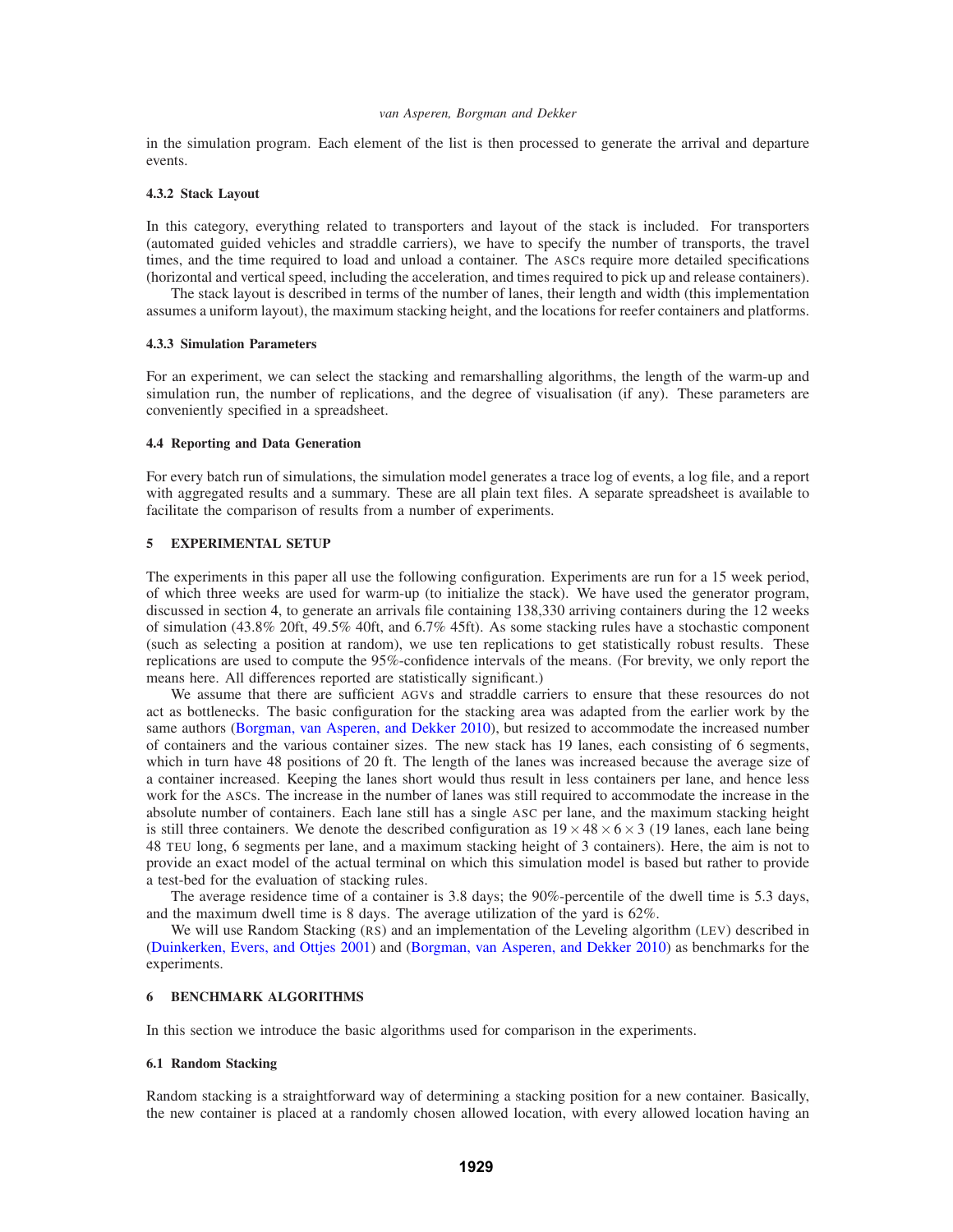equal probability of being chosen. This algorithm is also applied for reshuffling, with the difference that we then only want to search the lane the container is in.

### **6.2 Leveling**

The idea is to fill lanes in layers, so that all empty ground positions are filled with containers first, before containers are stacked upon others. The stacking lane is filled from the transfer point quayside on. To effectively handle different sizes of containers, we dedicate lane segments to a single size. This algorithm is also applied for reshuffling, with the difference that we only search the lane the container is in. The algorithm is:

- 1. Choose a random lane segment, dedicated to the required container size, with at least one available position.
- 2. Search for the first empty location, from the transfer point quayside towards the transfer point landside, row for row (i.e. widthwise).
- 3. If found: stack there
- 4. If not found: search all existing piles (of the same size and type), from the transfer point landside towards the transfer point quayside, row for row, for the lowest (i.e. search lowest piles first) stack location and stack on the location found first.

# **7 EXPERIMENTS**

In this section we will present our experiments with a number of stacking rules. The performance of a stacking algorithm is measured with the following statistics:

- **Exit Time (ETQ and ETL).** The exit time is the time (in hours) it takes to remove a container from the stack and have it ready for onward transport (to the quay or to a truck/train/barge). This time is measured for each side (quay-side and land-side) of the stack and will be listed as ETQ and ETL respectively. The exit time is the main performance indicator for a stacking algorithm. It is negatively influenced by stacking further away from the exit point and by any reshuffles that are needed to retrieve the container. When a container enters the stack, the time it takes to perform this operation is determined by the workload of the ASC (how many jobs are in the current job queue) and the time it takes the ASC to move the container to its position. There are no reshuffles when containers are stored in the stack; reshuffles only occur when a container has to leave the stack.<br>ASC Workload (ASC). The automated stacking cranes are critical components for the or
- The automated stacking cranes are critical components for the overall performance so we measure the percentage of time that the ASC's are busy. (The ASC workload will be denoted as ASC in the results.)
- **Reshuffles (RDC and ROC).** For the unproductive reshuffle moves, we measure the number of reshuffles (denoted as RDC) as a percentage of the total number of container movements. To get an indication of the number of reshuffles that happen per move, we also measure the reshuffle occasions (as a percentage of the total number of container movements, denoted as ROC); a single reshuffle occasion implies one or more reshuffles. These numbers are not absolute indicators of performance as the time of the reshuffle is not taken into consideration. A reshuffle that occurs when the workload is low has less impact on the overall performance than a reshuffle during a peak workload, for example when (un)loading a very large vessel.
- **Ground Position Usage (GPU).** We report only the average percentage of ground positions that are in use (denoted by GPU) as the various stacking strategies have differing preferences for stacking on the ground.

# **7.1 Basic Online Rules for a Large Stack**

First, we test our new configuration with the same algorithms tested in (Borgman, van Asperen, and Dekker 2010). This is done to see whether the conclusions made earlier still hold when using a bigger stack with multiple types of containers. The algorithms tested and compared include, besides the base algorithms random stacking and leveling:

**RS-DT:** The Random-Stacking with Departure Times algorithm searches for a random pile where the top container's departure time is after the new container's departure time.

**RS-DTC:** This is the same algorithm as RS-DT but with a small number of classes of departure times.

**LDT:** The Leveling with Departure Times algorithm modifies the basic leveling algorithm to only stack a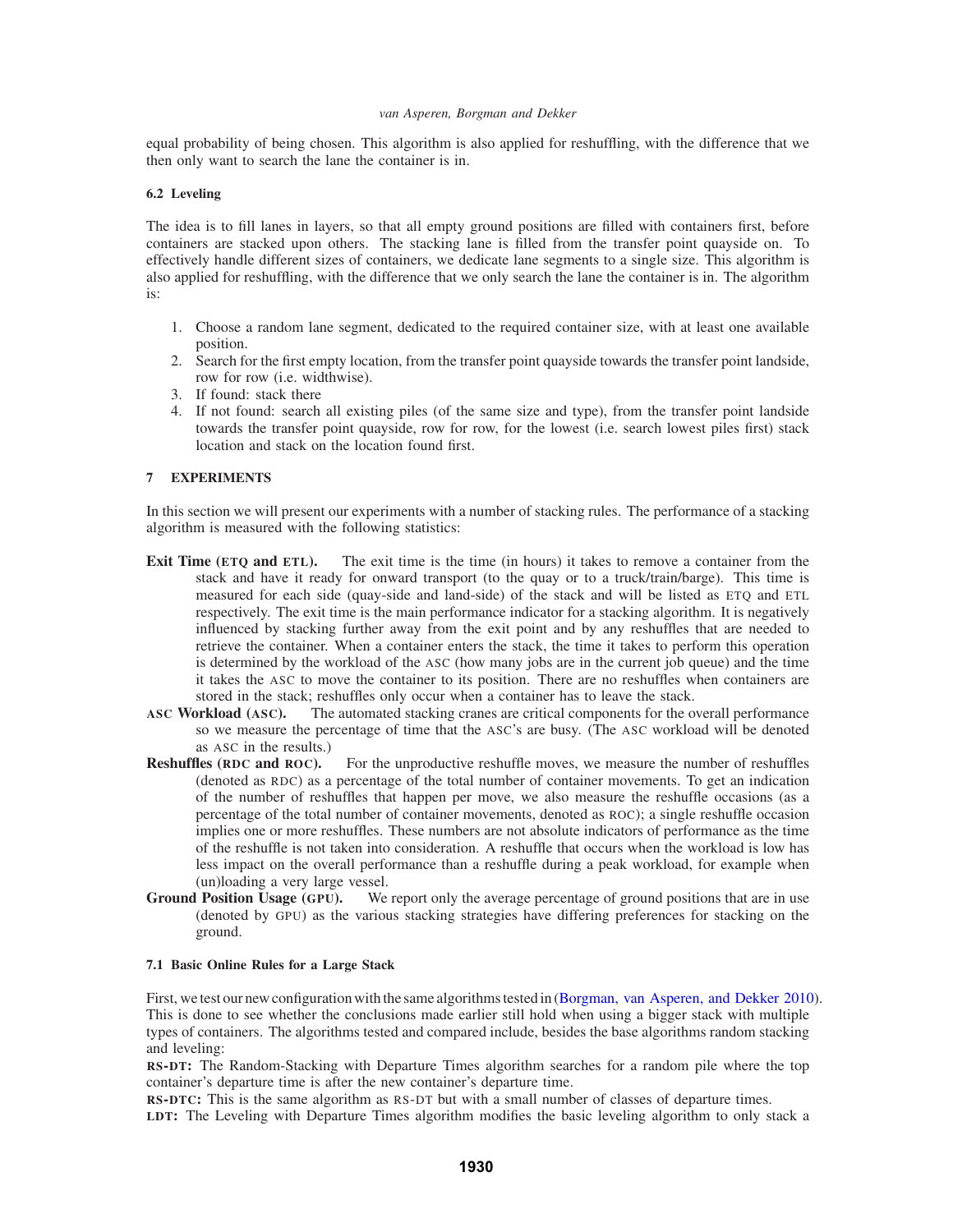container on top of a container with a later expected departure time.

**LDT-DTC** uses a small number of departure time classes rather than the actual departure time.

**TPRL:** The Transfer Point Random Level algorithm picks a level (height) at random and then looks for a location that is closest to the transfer point.

**TVR:** The Traveling Distance versus Reshuffling algorithm balances the two components.

**TVR-DTC** modifies the TVR algorithm to use a small number of classes rather than the actual departure time. **TVF-DTC-MD** extends the TVR-DTC algorithm to minimize the difference in the departure time class.

All leveling-based algorithms (e.g. LDT and TVR) use the lane segment allocation from the leveling algorithm.

The results can be found in Table 1. (The mixed and unmixed variants of the algorithms indicate whether transshipment (or sea-sea) containers are mixed in the same piles as import or export containers. We have included the numbers used for the experiments in (Borgman, van Asperen, and Dekker 2010) for easy comparison. ) From this table, we can see that the main conclusions made in (Borgman, van Asperen, and Dekker 2010) still hold. The best performing algorithm is still LDT, but of the algorithms that do not use perfect knowledge of arrival and departure times, TVR-DTC-MD scores best, again confirming the earlier results. The other results further confirm the consistency of the earlier results, regarding the relative performance of the algorithms.

It is worth noting that the differences between the various algorithms is somewhat smaller in our results (compared to (Borgman, van Asperen, and Dekker 2010)). This is probably due to the lower pressure on the stack due to the increased container size, and the resulting lower ASC workloads.

### **7.2 Category Stacking (CATS)**

Category stacking, as described by (Dekker, Voogd, and van Asperen 2006), is successful in improving container stacking efficiency whilst using only a limited amount of extra information. Category stacking uses the principle that, on large vessels e.g. on the routes to China), the exact order of containers in the ship is not important. For trucks, on the other hand, this order is important, because every single container must reach a specific destination with a specific truck. Our implementation of this algorithm is modeled to be identical to the experiment B of (Dekker, Voogd, and van Asperen 2006), meaning only containers departing by jumbo or deep sea vessel are interchangeable. This facilitates a comparison with that earlier work and serves as a base point for further research.

The results of category stacking can be found in Table 2. The CATS algorithm performs better than the base cases, random stacking, thereby confirming the earlier results from (Dekker, Voogd, and van Asperen 2006), and leveling. Category stacking also clearly outperforms standard TVR, however, the various residence timebased algorithms (LDT-DTC and TVR-DTC-MD are shown here) all yield much better results. Therefore, we can conclude that although the information in the categories for the CATS algorithm is valuable, getting a good estimate for departure times of containers can lead to better results. We suspect this is mainly due to the fact that category stacking, as we tested it, only applies for containers exiting via jumbo or deep sea ship. In our experiments, these containers constitute about 45.5% of the total number of containers.

### **7.3 Crane Workload**

The final set of experiments in this paper deals with the issue of lane selection. The previous experiments were all done with random lane selection. Here, we try to improve the results by instead selecting a lane with the shortest ASC work queue. This should lead to faster container throughput, because long queues are less likely to form.

The results can be found in Table 2. (Again, the numbers in the "Exp" column refer to the numbering used in (Borgman, van Asperen, and Dekker 2010). Here, we have added category 6 for Category Stacking.) The variants of the algorithms using crane workload for lane selection (marked "CW" in the table) all outperform their counterparts not using this information, even though the difference is sometimes rather small (e.g. with TVR-DTC-MD), probably because there is simply not a lot of room left for improvement. A further interesting observation is that for all experiments using crane workload, the average ASC workload turned out higher than when not using it, together with the number of reshuffles, even though the exit times are lower. This effect occurs because the extra "bad" decisions (leading to reshuffles) are offset by the better utilization of the ASCs.

Overall, it is a good idea to use the crane workload information when selecting a lane, rather than doing it randomly.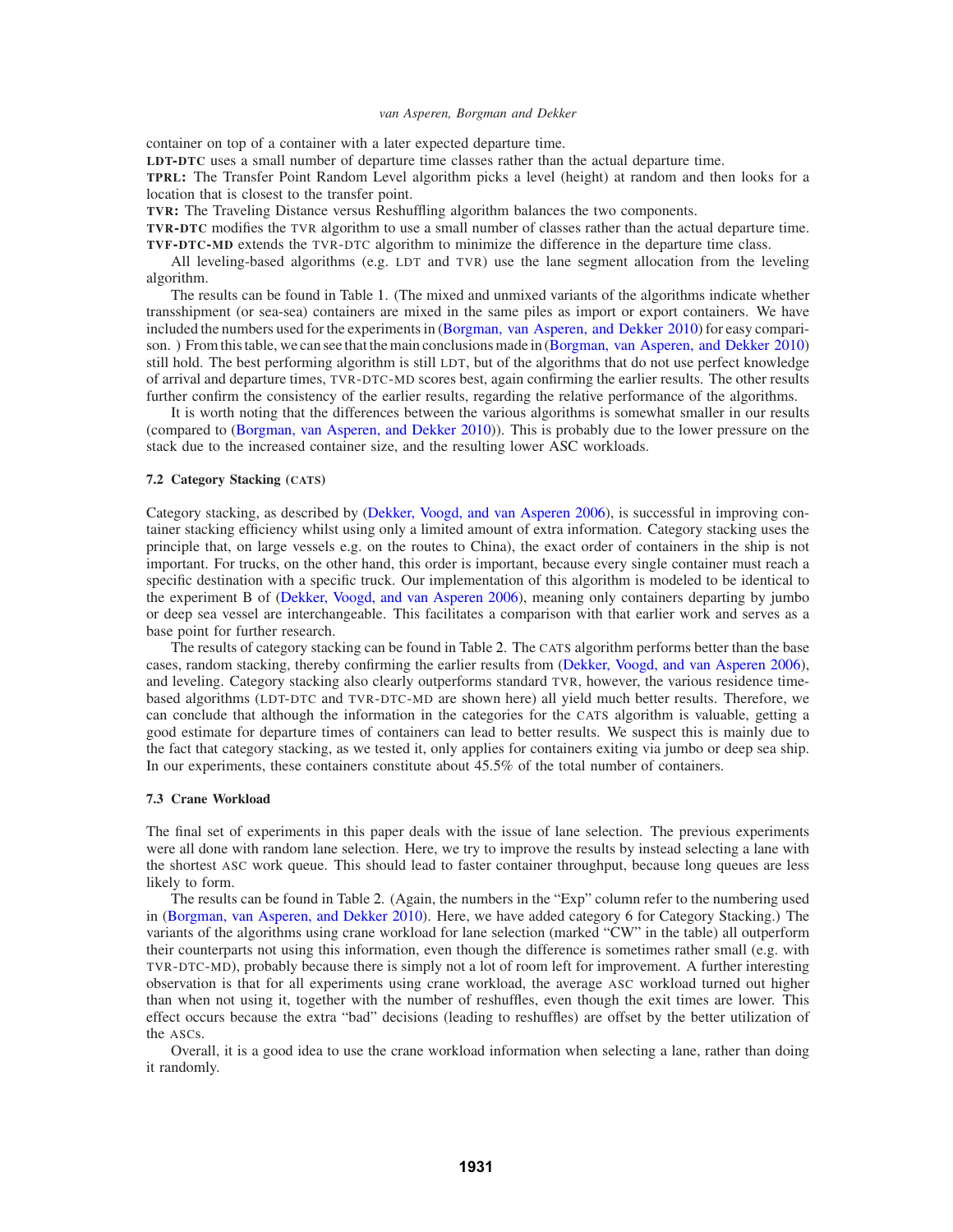| Exp.           | Description             | <b>ROC</b> | <b>RDC</b> | <b>GPU</b> | ASC   | <b>ETQ</b> | <b>ETL</b> | $90\%$     | 90%        |
|----------------|-------------------------|------------|------------|------------|-------|------------|------------|------------|------------|
|                |                         | $\%$       | $\%$       | $\%$       | $\%$  | hrs.       | hrs.       | <b>ETQ</b> | <b>ETL</b> |
| $\overline{0}$ | RS                      | 63.88      | 95.27      | 84.75      | 51.89 | 0.26       | 0.23       | 0.49       | 0.41       |
| $\overline{0}$ | <b>LEV</b>              | 56.60      | 60.64      | 99.41      | 48.10 | 0.23       | 0.20       | 0.42       | 0.34       |
| 1              | $RS-DT$ (exp)           | 21.08      | 29.66      | 72.55      | 43.41 | 0.17       | 0.16       | 0.29       | 0.26       |
| 1              | RS-DT (real)            | 17.05      | 25.24      | 72.72      | 43.00 | 0.16       | 0.16       | 0.27       | 0.25       |
| 1              | $LDT$ (mixed, $exp$ )   | 7.06       | 7.54       | 73.95      | 39.70 | 0.16       | 0.15       | 0.26       | 0.24       |
| 1              | LDT (unmixed, exp)      | 6.31       | 6.72       | 74.86      | 39.49 | 0.15       | 0.14       | 0.24       | 0.21       |
| 1              | LDT (mixed, real)       | 0.21       | 0.25       | 74.21      | 39.07 | 0.15       | 0.14       | 0.24       | 0.22       |
| 1              | LDT (unmixed, real)     | 0.34       | 0.42       | 75.15      | 39.05 | 0.14       | 0.13       | 0.22       | 0.20       |
| $\overline{c}$ | RS-DTC (exp)            | 52.47      | 76.08      | 81.00      | 49.21 | 0.23       | 0.21       | 0.43       | 0.36       |
| $\overline{c}$ | RS-DTC (real)           | 52.90      | 76.82      | 81.03      | 49.26 | 0.23       | 0.21       | 0.43       | 0.36       |
| $\overline{c}$ | LDT-DTC (unmixed, exp)  | 7.17       | 8.07       | 88.12      | 41.39 | 0.16       | 0.15       | 0.25       | 0.22       |
| $\overline{c}$ | LDT-DTC (unmixed, real) | 6.98       | 7.91       | 88.16      | 41.35 | 0.16       | 0.15       | 0.25       | 0.22       |
| 3              | <b>TPRL</b>             | 54.59      | 82.85      | 87.34      | 46.29 | 0.22       | 0.19       | 0.37       | 0.30       |
| 3              | TVR $(p=0)$             | 52.54      | 81.11      | 92.54      | 45.41 | 0.20       | 0.17       | 0.34       | 0.27       |
| 3              | TVR $(p=0.04)$          | 52.77      | 69.76      | 99.34      | 45.93 | 0.20       | 0.17       | 0.34       | 0.28       |
| 5              | TVR-DTC $(p=0.01)$      | 11.62      | 15.78      | 89.71      | 40.84 | 0.14       | 0.13       | 0.22       | 0.20       |
| 5              | TVR-DTC-MD $(p=0.01)$   | 10.25      | 12.99      | 85.42      | 40.50 | 0.14       | 0.13       | 0.21       | 0.20       |
|                |                         |            |            |            |       |            |            |            |            |

Table 1: Results of experiments with stack layout:  $19 \times 48 \times 6 \times 3$ . The "90%" values are the average 90% percentile values. "p" is used to indicate the values for the reshuffle penalty.

#### **8 CONCLUSION**

In this paper, we have evaluated the performance of a number of online stacking strategies, using a Java-based discrete-event simulation model. Our experiments with this model can be divided into three groups: Basic Online Rules for a Large Stack, Category Stacking, and Crane Workload. In Basic Online Rules for a Large Stack, we evaluated rules proposed in (Borgman, van Asperen, and Dekker 2010), but with a larger setup. We found that the previous conclusions all still held. In Category Stacking, we investigated an idea proposed in (Dekker, Voogd, and van Asperen 2006), wherein certain containers are interchangeable within the loading plan of a big ship. This idea proved to be working, leading to lower exit times across the board. The Crane Workload experiments showed that using the information about ASCs' task queues can be beneficial.

Our simulation model proved to be highly extensible and well-suited for the task. It will be used for future research. Topics for this could include new algorithms, for example the further investigation of Category Stacking variants, or different stack layouts, such as lanes that are parallel rather than perpendicular to the quay or with multiple ASC's per lane. Another interesting direction for future research would be to differentiate the uncertainty regarding residence times for the various modes of onwards transport as the uncertainty regarding sea-land transports is typically higher than the uncertainty regarding sea-sea transports. Finally, a comparison of these greedy, online stacking rules with optimization approaches that do look ahead, such as strategies that process the containers of an entire ship at a time, would be interesting.

# **REFERENCES**

- Borgman, B. 2009. Improving container stacking efficiency using simulation. Master's thesis, Erasmus University Rotterdam, Erasmus School of Economics. Economics & Informatics programme.
- Borgman, B., E. van Asperen, and R. Dekker. 2010. Online rules for container stacking. *OR Spectrum* 32 (3): 687–716.
- Dekker, R., P. Voogd, and E. van Asperen. 2006. Advanced methods for container stacking. *OR Spectrum*28:563– 586.
- Duinkerken, M. B., J. J. Evers, and J. A. Ottjes. 2001. A simulation model for integrating quay transport and stacking policies in automated terminals. In *Proceedings of the 15th European Simulation Multiconference (ESM2001)*. Prague: SCS.
- L'Ecuyer, P., and E. Buist. 2005. Simulation in Java with SSJ. In *Proceedings of the 2005 Winter Simulation Conference*, ed. M. E. Kuhl, N. M. Steiger, F. B. Armstrong, and J. A. Joines, 611–620: Institute of Electrical and Electronics Engineers, Inc. Piscataway, New Jerssey.